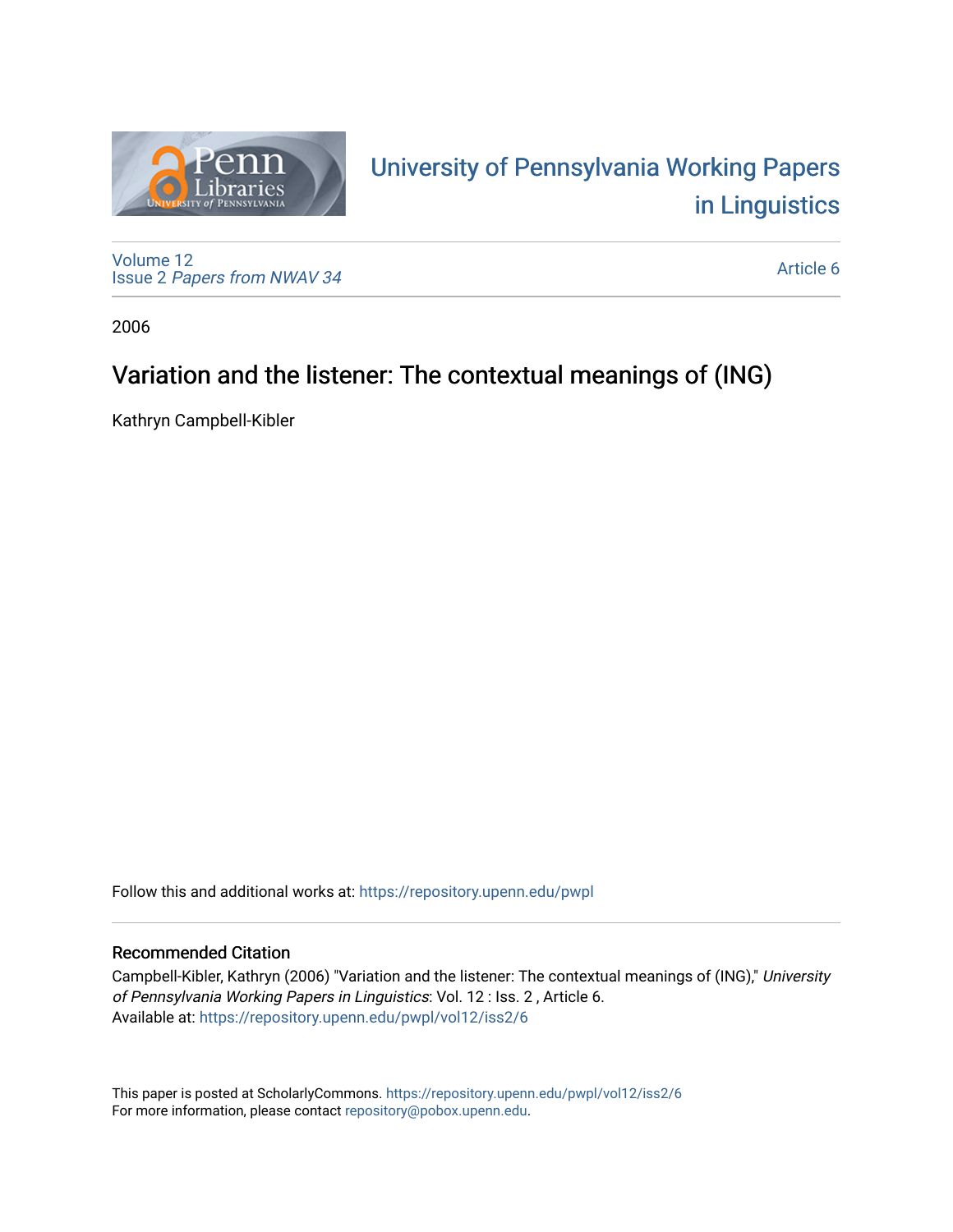Variation and the listener: The contextual meanings of (ING)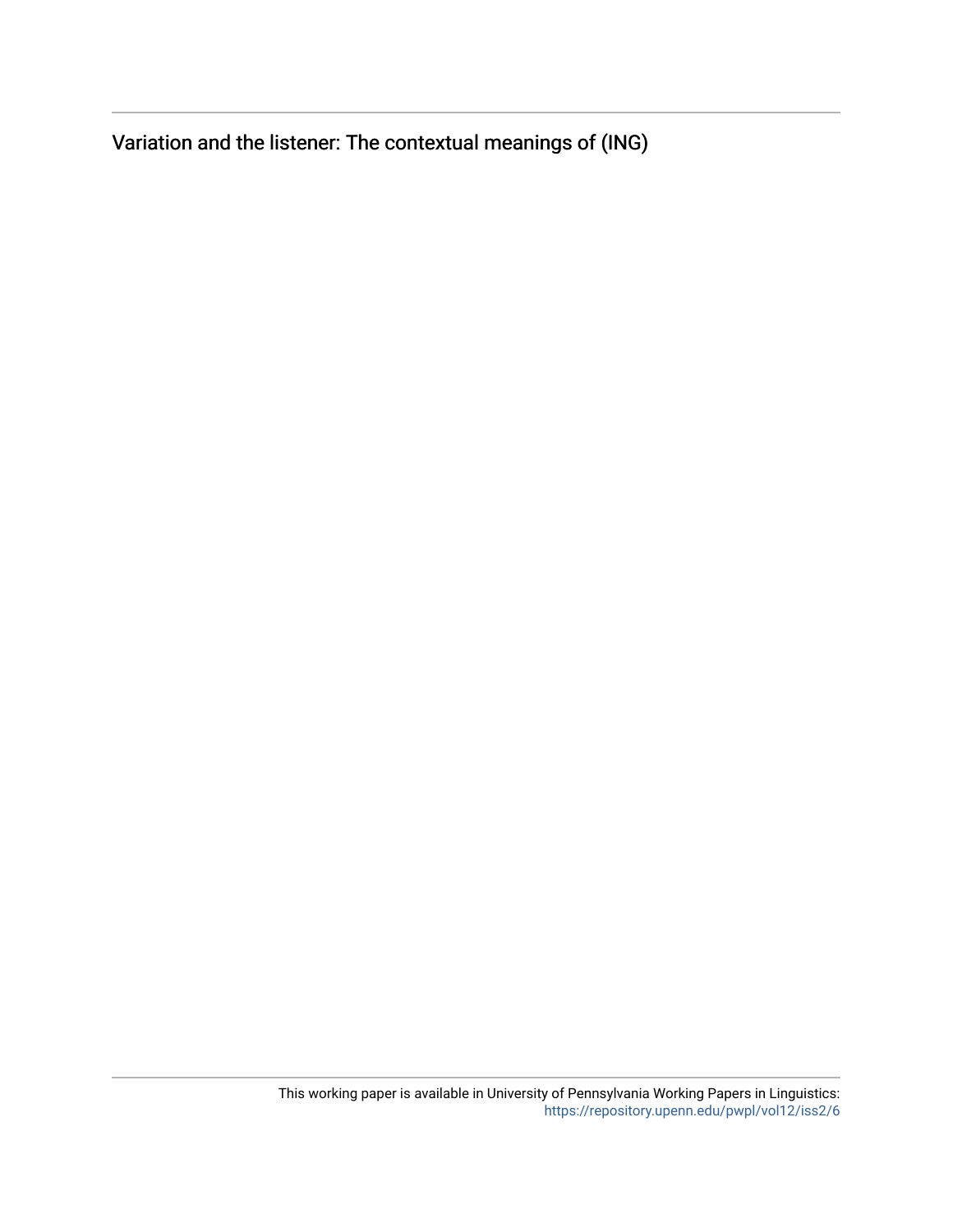### **Variation and the Listener: The Contextual Meanings of (lNG)**

Kathryn Campbell-Kibler

#### **1 Theorizing Listener Perceptions**

This research addresses one of the basic questions about socially meaningful variation: how do listeners translate variation into social content? This question is, of course, important for understanding social structures and how they relate to language. But it is also important for understanding the use of linguistic variation and its spread.

By posing this question, I am positioning the process of listening as a fundamental of sociolinguistic behavior, equal in importance to speaking. Listening has not received as much attention from variationists as speaking, although this has been primarily a practical constraint rather than a theoretical position. Language attitudes, the primary area for the study of listeners, has focused on differences such as languages and language varieties. There have been multiple attempts to narrow the focus to sociolinguistic variables (Labov 1966, Rickford 1985), a trend which has strengthened in recent years (Fridland et al. 2004, Plichta and Preston 2005, Labov et al. 2005). Listeners merit this attention for several reasons: speakers can only learn about variation through listening; as speakers build performances, they are aware of their audience, and adjust their performances accordingly (Bell 2001); the reactions of listeners are part of the ongoing social work of using and defining forms.

Taking the listener as a basic sociolinguistic actor, I ask: how do tokens of a single variable contribute to listener perceptions of the speaker using it? Further, how does this effect shift for different speakers or in different utterances? I have chosen the English variable (lNG) as a case study, since it is both widespread and well-studied. (lNG) has been correlated in variation studies primarily with socioeconomic class and situational formality, typically measured through the manipulation of speech activities (e.g. Labov 1966, Trudgill 1974). (lNG) has also been linked to age, race, gender and regional variation, particularly in the American South (see Hazen, 2005 for an overview).

There has not been much attention devoted to the question of how linguistic resources are used to build social perceptions. One possible way of understanding the relationship between social meaning and linguistic variation is as an additive process. Suppose that each variable (or, strictly speaking, each variant of the variable) indexes (connects to) a single meaning, or a small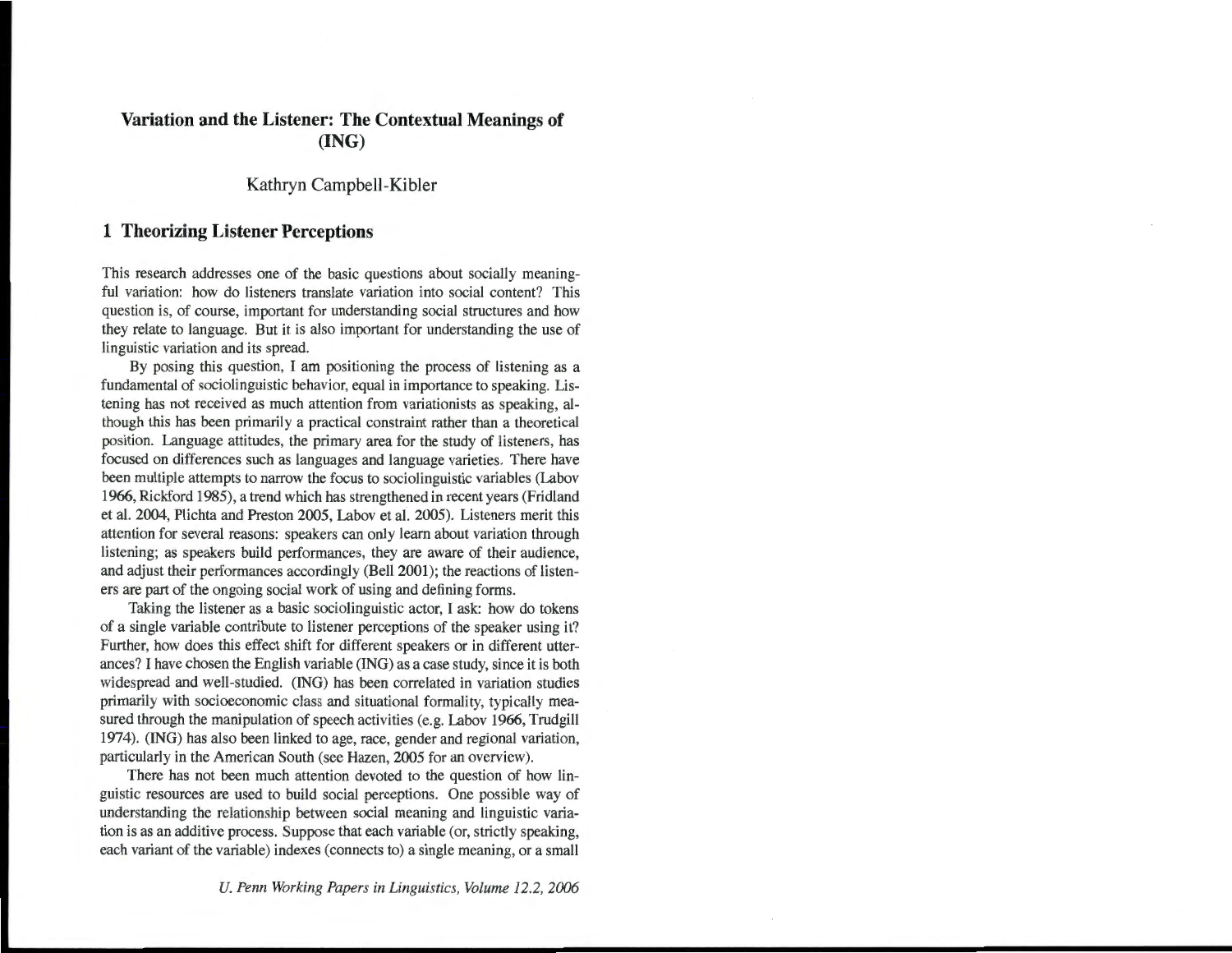handful of closely related meanings. Once a listener hears a linguistic performance, he or she takes note of the variants used and "translates" each to its social meaning. After decoding the variants into social content, the listener then combines the meanings obtained and forms a social picture of the speaker and the situation. This is a perfectly plausible model for processing variation and as perhaps the simplest process, it is a logical starting point in searching for a model.

My study demonstrates that this model is inadequate. Hearing variation is not an additive process. Rather than contributing a static piece of meaning to a social arithmetic procedure, the manipulation of a single variable such as (lNG) shifts the relations of meanings which are connected in a flexible network. The effects of (lNG) are mediated by contextual factors, including linguistic and extralinguistic cues from the speaker, message content, and individual listener reactions. I will present evidence of "peak points" where (ING) and one or more evaluative responses correlate with peaks in another response, indicating more extreme perceptions than each factor individually might suggest. The next section describes the methods of the study. After that, I will present the results, first demonstrating the general structure of responses, then discussing the role of (ING).

## **2 Methods**

The data presented here come from a Matched Guise study on listener perceptions of (lNG) in spontaneous speech. The Matched Guise Technique (MGT), developed by Lambert and colleagues in the 1960s (Anisfeld et al. 1962, Lambert et al. 1965, Lambert 1967), collects listener reactions to recordings controlled for content and speaker. By comparing reactions to linguistic performances differing only in specific ways, it is possible (ideally) to attribute differences in reactions to different attitudes toward the qualities under study. The MGT has been used to compare evaluations of different languages (Lambert et al. 1960, 1965, Sridhara 1984), language varieties (Callan and Gallais 1982, Giles et al. 1992, Purnell et al. 1999), paralinguistic cues (Smith et al. 1975, Apple et al. 1979, Ray and Zahn 1999), and sociolinguistic variables (Fridland et al. 2004, Plichta and Preston 2005). This study draws on several adaptations to the MGT, including the use of digitally manipulated stimuli (Fridland et al. 2004, Plichta and Preston 2005, Labov et al. 2005), the use of speech from interviews rather than reading passages, the inclusion of multiple examples from each speaker, the use of both open-ended interviews and a survey (Williams et al. 1976, Giles et al. 1990) and the investigation of (ING) 's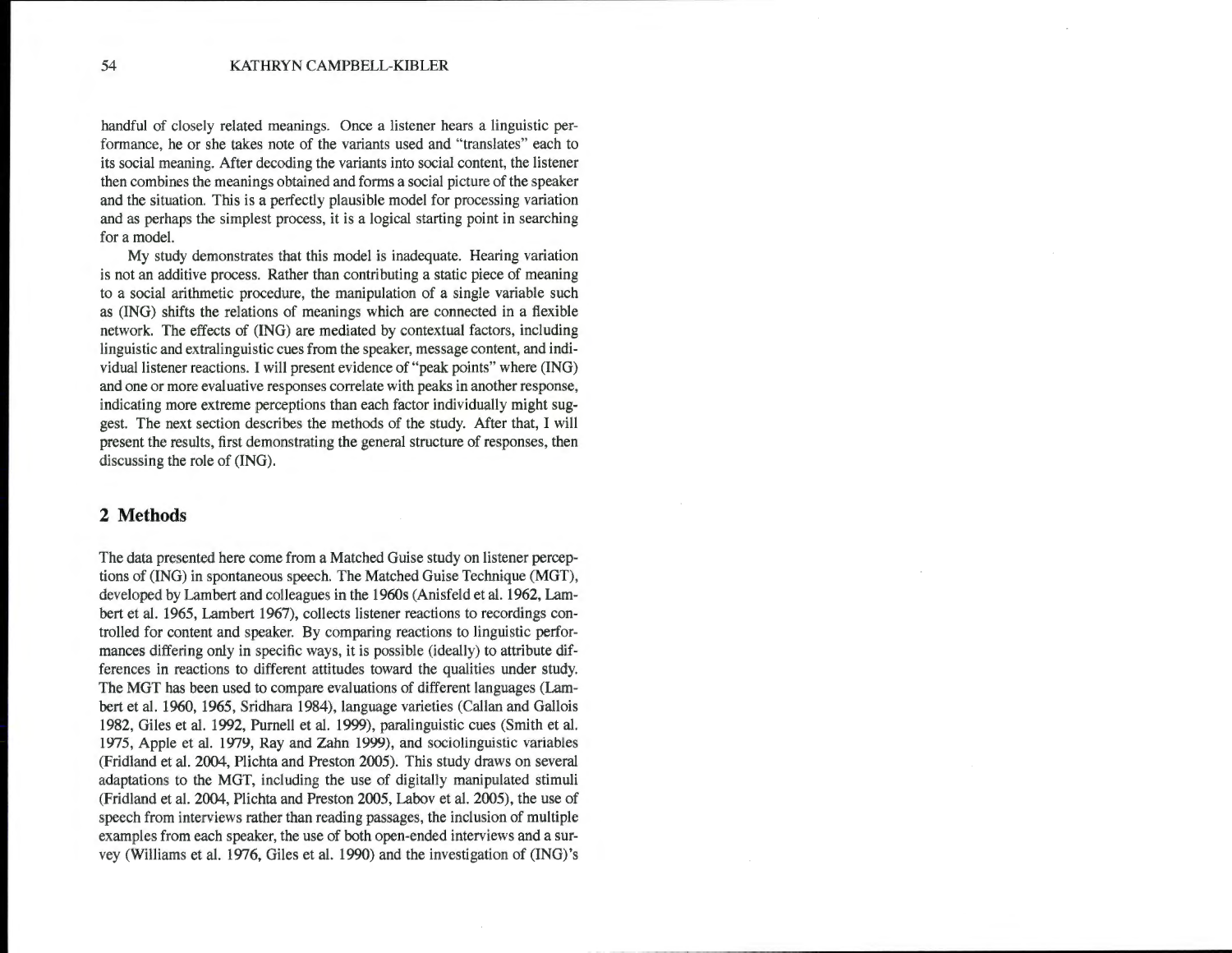effects on interactions between responses as well as main effects.

The eight speakers in this study were university students in California and North Carolina. In all but one case, they had grown up within the state (the exception is the California speaker Elizabeth, originally from Seattle). Table 1 gives the names (pseudonyms) of the eight speakers.

|                | Women     | Men    |  |
|----------------|-----------|--------|--|
| North Carolina | Bonnie    | Robert |  |
|                | Tricia    | Ivan   |  |
| California     | Elizabeth | Sam    |  |
|                | Valerie   | Jason  |  |
|                |           |        |  |

Table 1: Speakers, by region and sex.

To make the recordings used for the study, I met with each speaker twice. At the first meeting, the overall structure of the study was explained, although I did not tell them what linguistic features I would be looking at. The interview, approximately one hour in duration, was informal and dealt with both work topics and recreation or family topics. After transcribing the interview, I met again with the speaker, and explained in more detail the study's purpose, introducing (lNG). We went through the transcript, and they produced alternate tokens using -in and -ing for each token of (lNG) from the original interview. I showed them a given point in the transcript were they had said, for example, "I'm planning on going to grad school." and played the excerpt from the original interview, asking them to capture the speed and intonation of the original as much as possible. They then repeated the phrase twice, once with each of the two different variants.

Having a full hour of the original interview allowed flexibility in finding appropriate material for use in the study. I selected four short excerpts for each speaker, two on work- or school-related topics and two about family or recreation. Each recording contained two to six tokens of (lNG). Excerpts were for the most part taken intact from the interview, although in a handful of cases I edited slightly for flow or to include more (lNG) tokens. This typically consisted of removing particularly long pauses or intervening prompts from the interviewer, creating a single turn out of two adjacent turns at talk.

Using the software package Praat, I created minimal pairs by splicing in an alternate -in or -ing in place of the original tokens. When necessary, I used Praat's facilities for manipulating length, intensity and pitch to alter the inserted tokens to match the original token and each other and to maximize the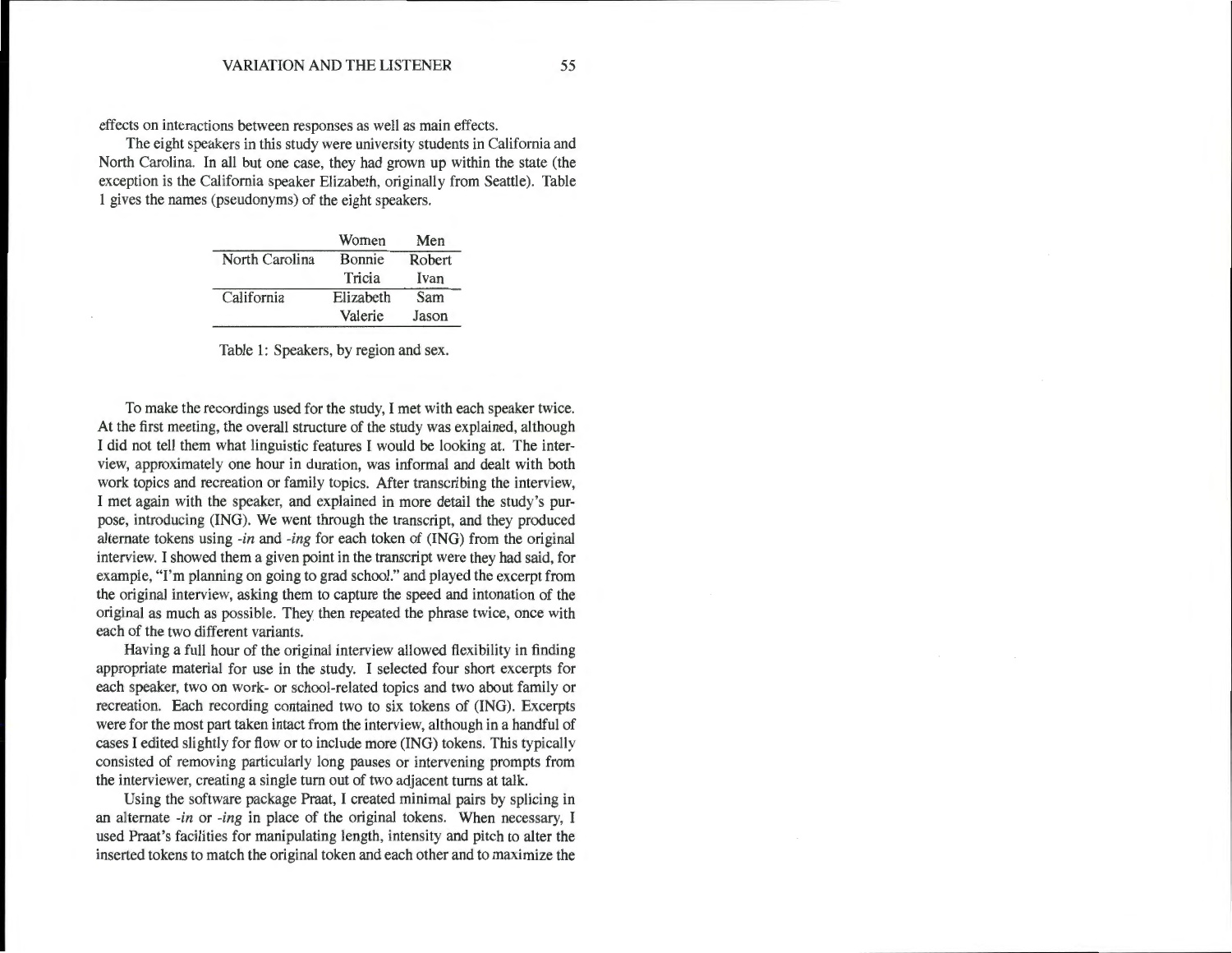naturalness of the resulting manipulated speech. This process produced two guises for each of the 32 recordings, one with only tokens of *-in,* and one with only tokens of *-ing.* 

Like the speakers, the listeners were university students in California or North Carolina, though not necessarily lifelong residents. I collected data in two phases: open-ended group interviews and a web-based survey. In conducting the group interviews I had two goals. The first was to determine what words and phrases were most commonly used to describe the speakers, both generally and for the different recordings. In the first part of each session, participants heard two recordings from each speaker and answered general questions about them:

- What can you tell me about Jason?
- Does he sound competent or good at what he does?
- Is he someone you would be likely to be friends with?
- Who do you think he's talking to? What is the context of the conversation?
- Where you think he is from?

I also wanted to solicit participants' conscious opinions regarding (ING) and its effect on the speech of these speakers. After going through the recordings once, I explained that the goal of the study was to understand the effect of (lNG) on these excerpts. In the second half of the session, I played the same recordings, back to back in their minimal pairs, asking the participants to comment explicitly on the differences. A total of 55 people were interviewed, in settings ranging from one to six.

The group interview data on conscious perceptions formed the basis for selecting terms used in the experimental phase. I developed a survey (Appendix A) based on descriptions likely to be influenced by (lNG) and those likely to be salient in distinguishing the speakers from one another. The survey began with a set of ratings, with which listeners indicated where speakers fell on six-point scales for qualities such as *casual/formal* or *educated/noteducated.* It also included a series of checkbox descriptions such as *redneck* and *engineer,* allowing listeners to select those which they felt accurately described the speaker. 124 people finished the survey, each listening to one recording from each of the eight speakers.

The two types of questions on the survey required different forms of statistical analysis, since the ratings yielded numerical variables while the checkbox descriptions were binary responses. The connections between checkbox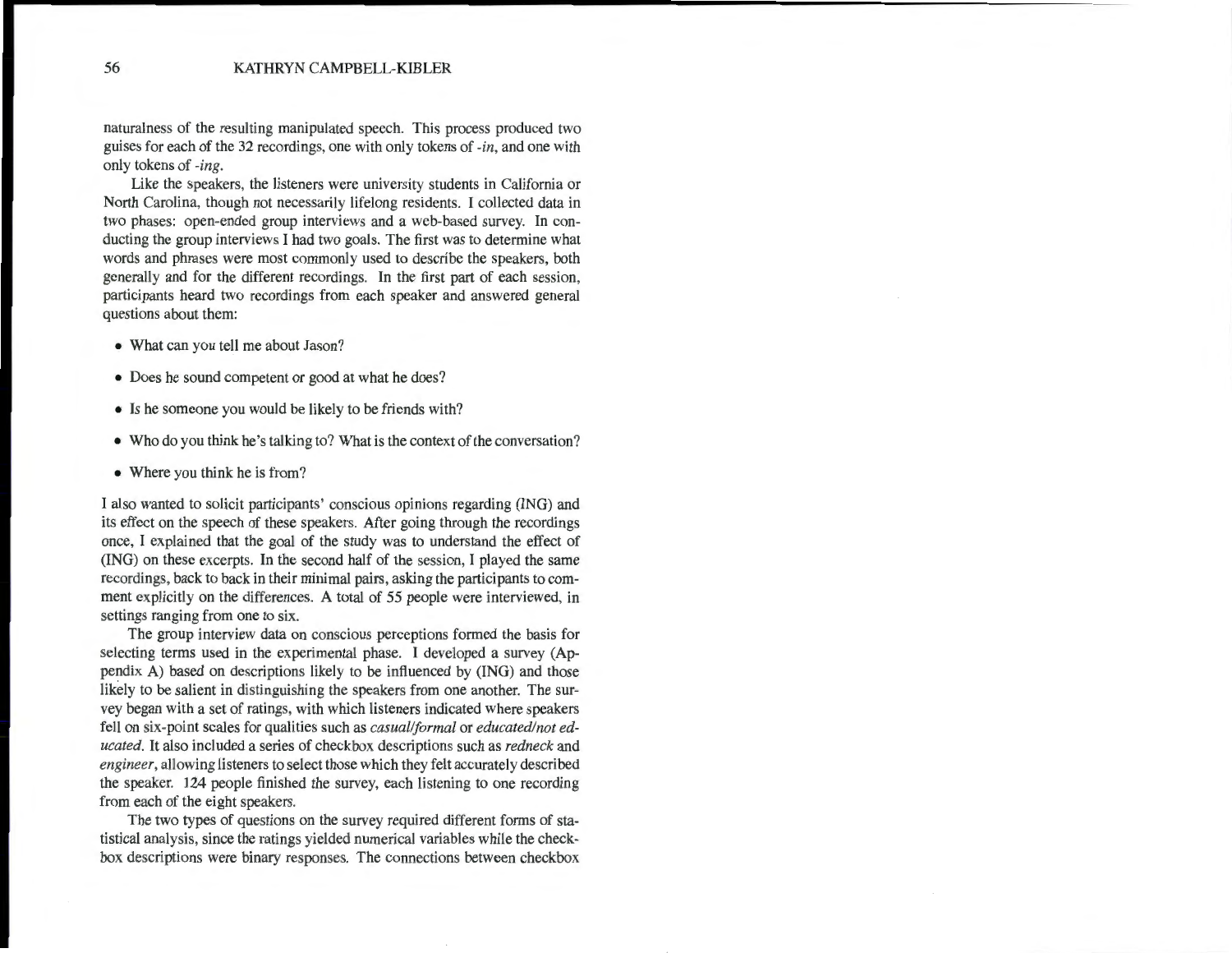descriptions and independent variables (speaker, recording, (lNG) and listener demographics) were tested using the Chi Square test, as were relationships between multiple checkbox descriptions. The influence of the independent variables on the ratings and the connections between checkbox descriptions and ratings were examined using analysis of variance (ANOVA). I used a hierarchical version of ANOVA, allowing me to check connections between checkbox description and ratings while controlling for the influence of the independent variables.

#### **3 Results**

The results of the survey demonstrate that the additive model described earlier is inadequate. The social evaluations (ratings and checkbox descriptions) are impacted by the manipulation of (lNG). They are also connected to each other, as different evaluations favor and disfavor the selection of others. While very few responses appear to be affected by (lNG) across all the speakers, effects of (lNG) more commonly differ for different speakers or recordings and shift interactions between multiple responses. These patterns show that the social contribution of (lNG) is not a consistent piece of social information, but some kind of flexible force acting on a complex social network.

As the survey instrument in Appendix A shows, the response data incorporated many descriptions on many different topics. In order to demonstrate the point about the structure of the responses, I will limit myself to one area of meaning: the nexus of responses involving class, education, intelligence and formality. Because this terrain is complex, I will not be filling in the details connecting these responses to others. For example, region and accent, particularly with respect to the U.S. South, was a major theme in the study. All of the meanings I will be describing are also informed by this domain, particularly in that the Southerners were much more likely to be described as *working-class*  and less likely to be described as *wealthy.* The relationship of these issues to region does not bear on the theoretical point I will be making but it will be useful to bear in mind in order to understand the social logic of the results.

Figure 1 shows the relationships between the responses in this domain. This graph is intended as a general picture, roughly indicating the strength of the favoring and disfavoring relationships. The graph merely indicates two levels of strength, rather than including statistical evaluations, as the connections between different responses were calculated differently. The ratings (in circles) were measured against each other using correlations and against checkbox descriptions (in hexagons) using ANOVA. Checkbox descriptions'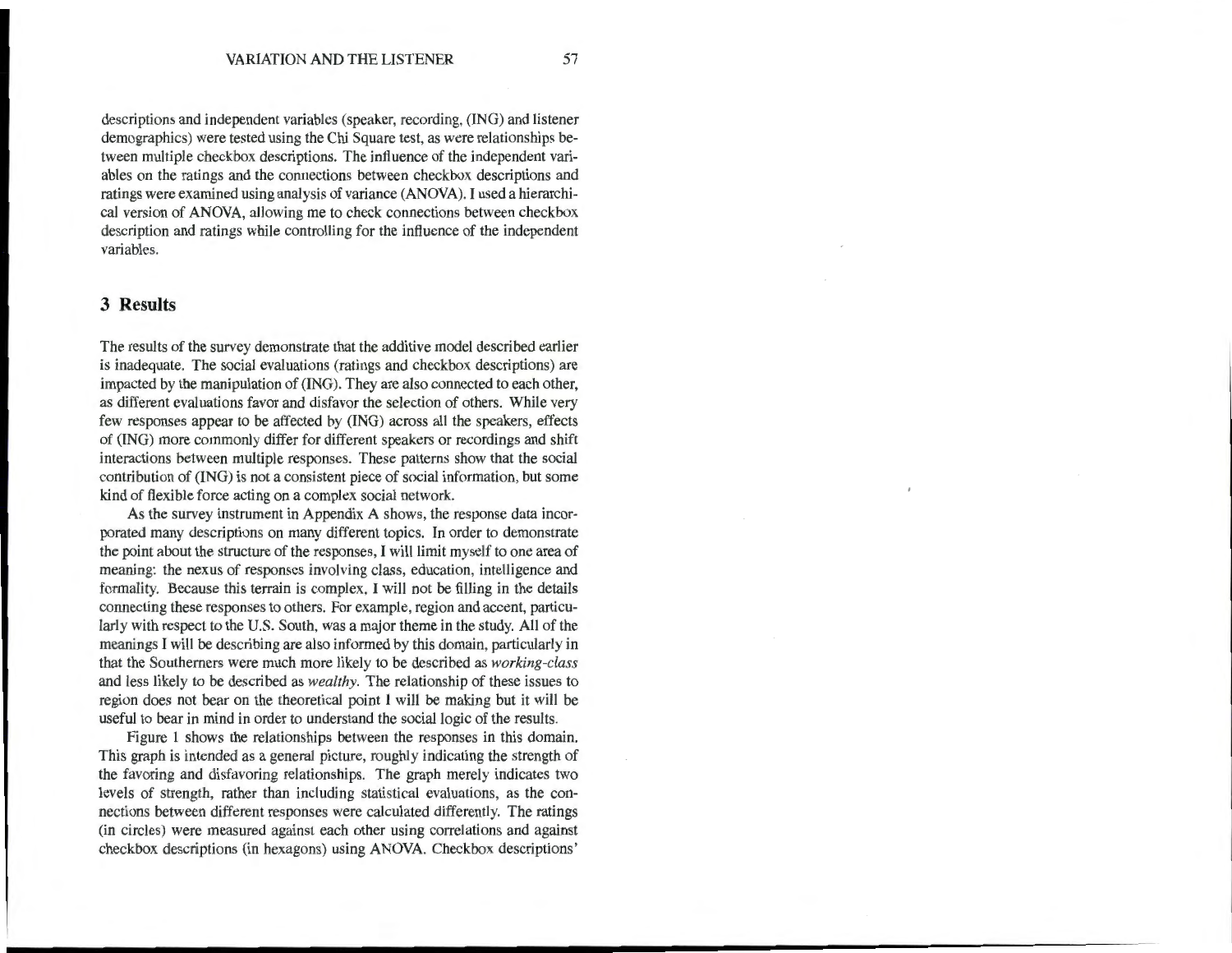

Figure 1: Meaning network

connections to each other, as mentioned above, were investigated using the Chi Square test. The darker lines between *articulate, educated* and *intelligent*  indicate very strong connections, while the regular black lines show moderate (but statistically significant) positive associations. The lightest lines show the disfavoring relationships between *working class background* and *formal, wealthy, articulate, and educated.* Variationists have long been aware that social structures are connected to each other, tending to regard this as a hindrance to research rather than a piece of the overall puzzle. However, this network forms the social context within which linguistic resources operate.

Two of the responses in this domain (and two others outside of it) were significantly influenced by (lNG) across all the data. Survey listeners were significantly more likely to describe speakers as *articulate* when they used *-ing,* as Table 2 shows<sup>1</sup> and more likely to describe them as *redneck* and *polite* when they used *-in.* Listeners also rated the *-ing* guises significantly more *educated* than the *-in* guises, as Table 3 shows.

These results may indicate that these qualities reflect general meanings of (lNG). However, the many other effects without clear connections to these suggest that they are not the full picture. It's possible that these qualities (particularly *educated,* the most robust result) will appear as perceptual correlates of (lNG) in other populations or with studies carried out in different ways, but we cannot assume that they will. The respondents were university students,

 $1$ In this and other tables, numbers in italics indicate the significantly greater value at  $p < 0.05$ . The numbers in bold indicate the significantly greater value at  $p < 0.01$ .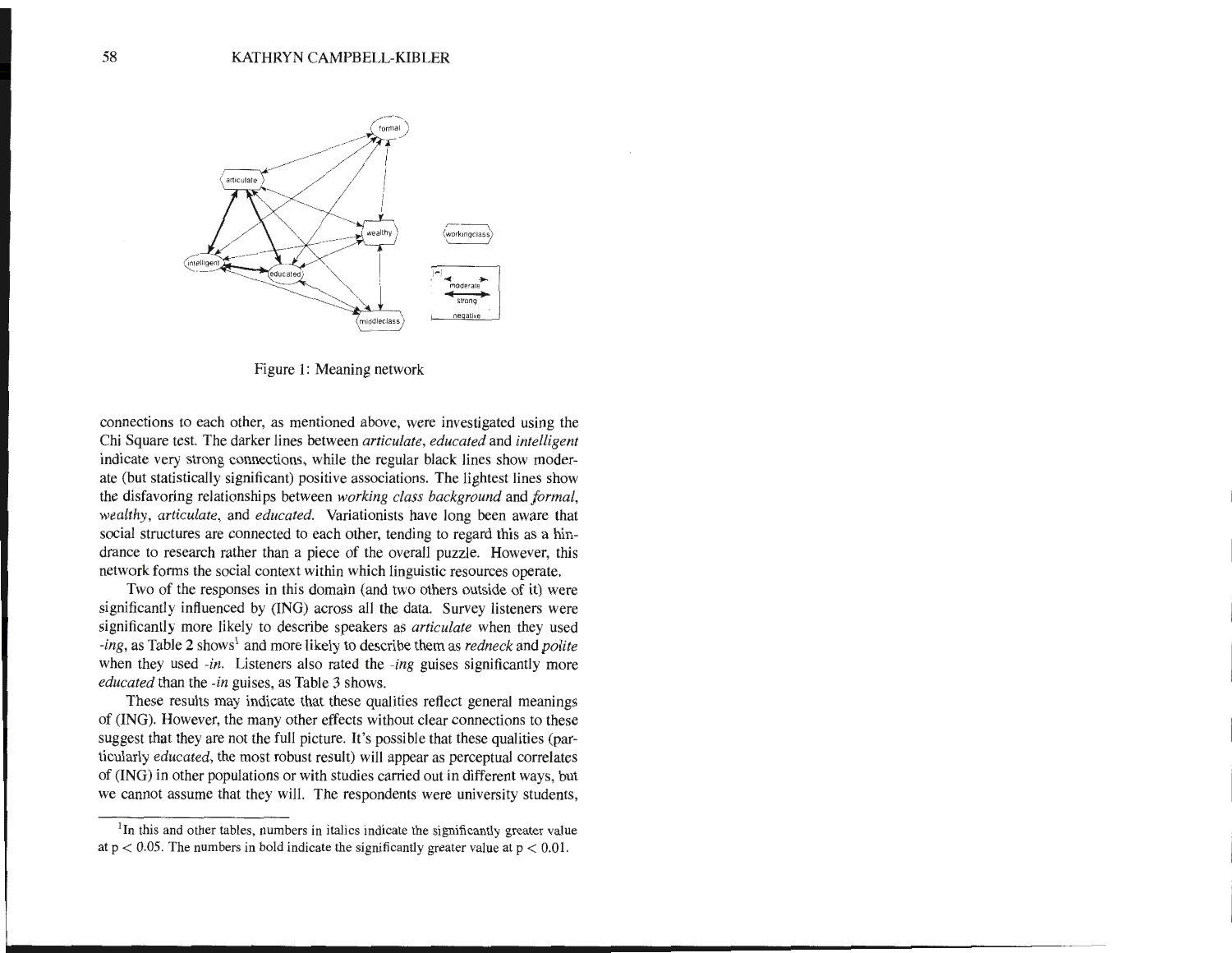|                    |     | % listeners |       |  |
|--------------------|-----|-------------|-------|--|
| selecting checkbox |     |             |       |  |
|                    | -in | -ing        | D     |  |
| articulate         | 21  | 27          | 0.037 |  |
| redneck            | 12  | 8           | 0.033 |  |
| polite             | 21  | 16          | 0.034 |  |

Table 2: *Articulate, redneck* and *polite* selections, by (lNG).

*-in -ing educated* 3.81 **3.98** 

Table 3: *Educated* ratings, by (ING) ( $p=0.007$ ).

asked to evaluate speakers as part of a linguistic study. These contextual factors may well have created an environment where education and articulateness were particularly highlighted and thus more available to be manipulated by (lNG) across a variety of different recordings.

The importance of the networked structure of the social evaluations is best seen in the interactions of (lNG) and two or more survey responses. As Figure 1 showed, evaluations on the *casual/formal* dimension were unevenly distributed with respect to class evaluations. Speakers described as from a *wealthy background* were rated as more *formal* then those who were not, while those marked as from a *working class background* were rated as more *casual*  than those who were not. Table 4 shows that this latter pattern is primarily driven by responses to the recordings containing *-in.* 

|                          | $-1n$     | $-$ ing |
|--------------------------|-----------|---------|
| not <i>working-class</i> | 2.84      | 2.79    |
| working-class            | 2.29 2.71 |         |

Table 4: *Casual/formal* ratings, by (lNG) and *working-class* (p= 0.025).

We see a similar interaction involved in the description of the speaker as *in his/her 30's* and *intelligent,* shown in Table 5. In this interaction, however, the distribution shows a pattern I have called "peak points": when speakers were heard using *-ing* and described as *in [their} 30s,* they received a peak in *intelligent* ratings, higher than all three other conditions. Indeed, when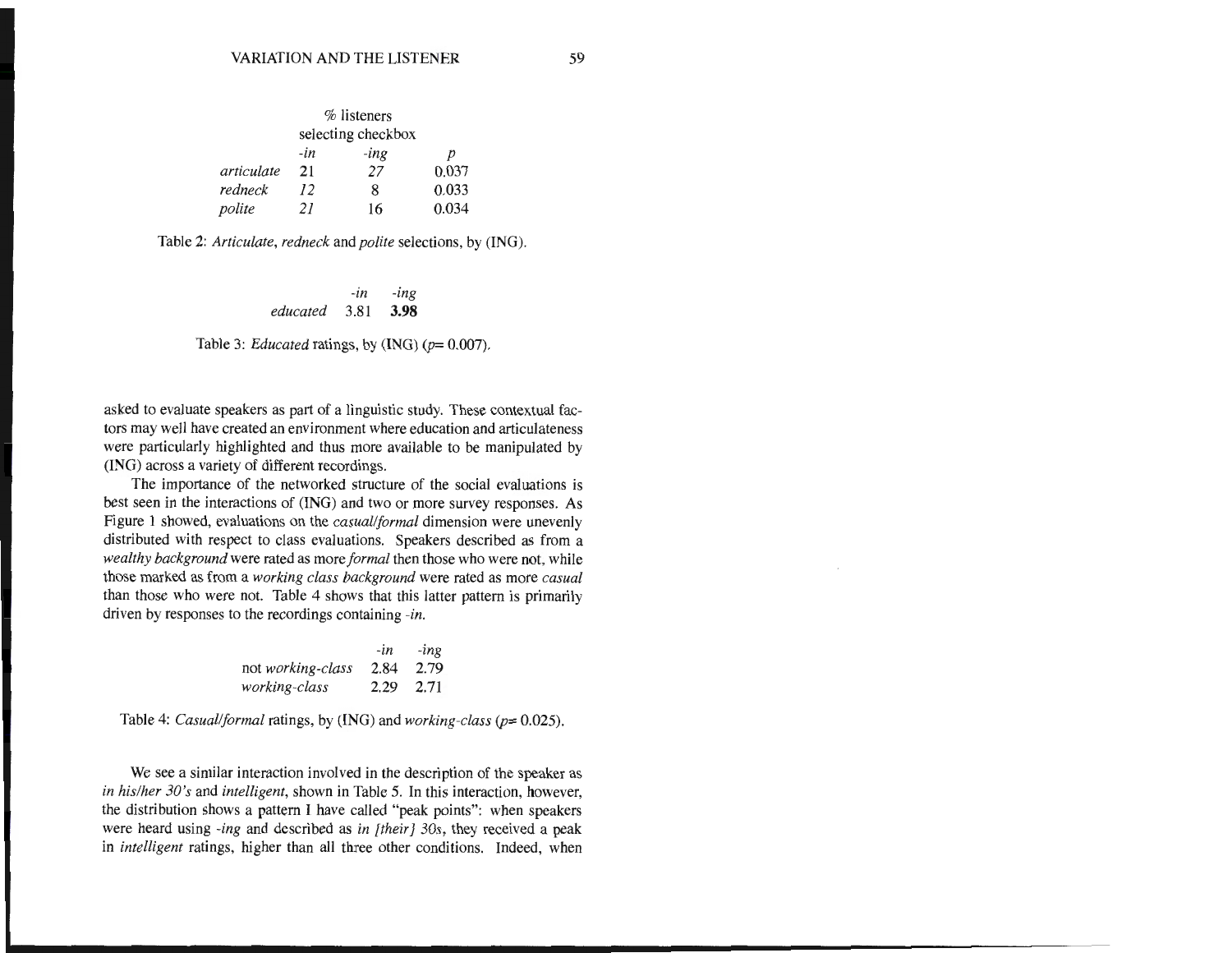60 KATHRYN CAMPBELL-KIBLER

|                              | $-in$ $-ing$ |
|------------------------------|--------------|
| not in his/her 30s 3.75 3.73 |              |
| in his/her 30s               | 3.88 4.24    |

Table 5: *Intelligent* ratings by (lNG) and *in his/her 30s* (p =0.006).

either of these findings was missing, the other made no difference in perceived intelligence.

This effect is even more pronounced with the inclusion of the description *working class,* shown in Table 6. Speakers using *-ing* and described as *in* 

|                    |                   | -in  | -ing |
|--------------------|-------------------|------|------|
| not in his/her 30s | not working-class | 3.86 | 3.73 |
|                    | working-class     | 3.22 | 3.74 |
| in his/her 30s     | not working-class | 4.00 | 4.45 |
|                    | working-class     | 3.50 | 3.65 |

Table 6: *Intelligent* ratings by (lNG), *in his/her 30s* and *working-class*   $(p = 0.023)$ .

*[their* 1 *30s* and not *working-class* have an even greater peak in *intelligent* ratings. Conversely, *-in* users described as *working-class* and not as *in [their]* 30s have a noticeably lower mean rating of intelligence than any other category.

This finding likely relates to the connection between age and career path, given that half of the recordings have to do with work topics or experiences. From the perspective of university students, it is possible that the categories in question represent a particular life stage, that of a successful professional, an image which marks those in it as highly intelligent while those clearly outside it are seen as less so. (lNG) represents one of many linguistic and extralinguistic ingredients which aid listeners in identifying a speaker as belonging to this category.

#### **4 Conclusions**

The additive process discussed earlier is a plausible model for the construction of a social image out of many linguistic cues but the complexity of this data shows it to be insufficient. New models are needed, particularly ones which account for the relationships among social structures. The fact that a single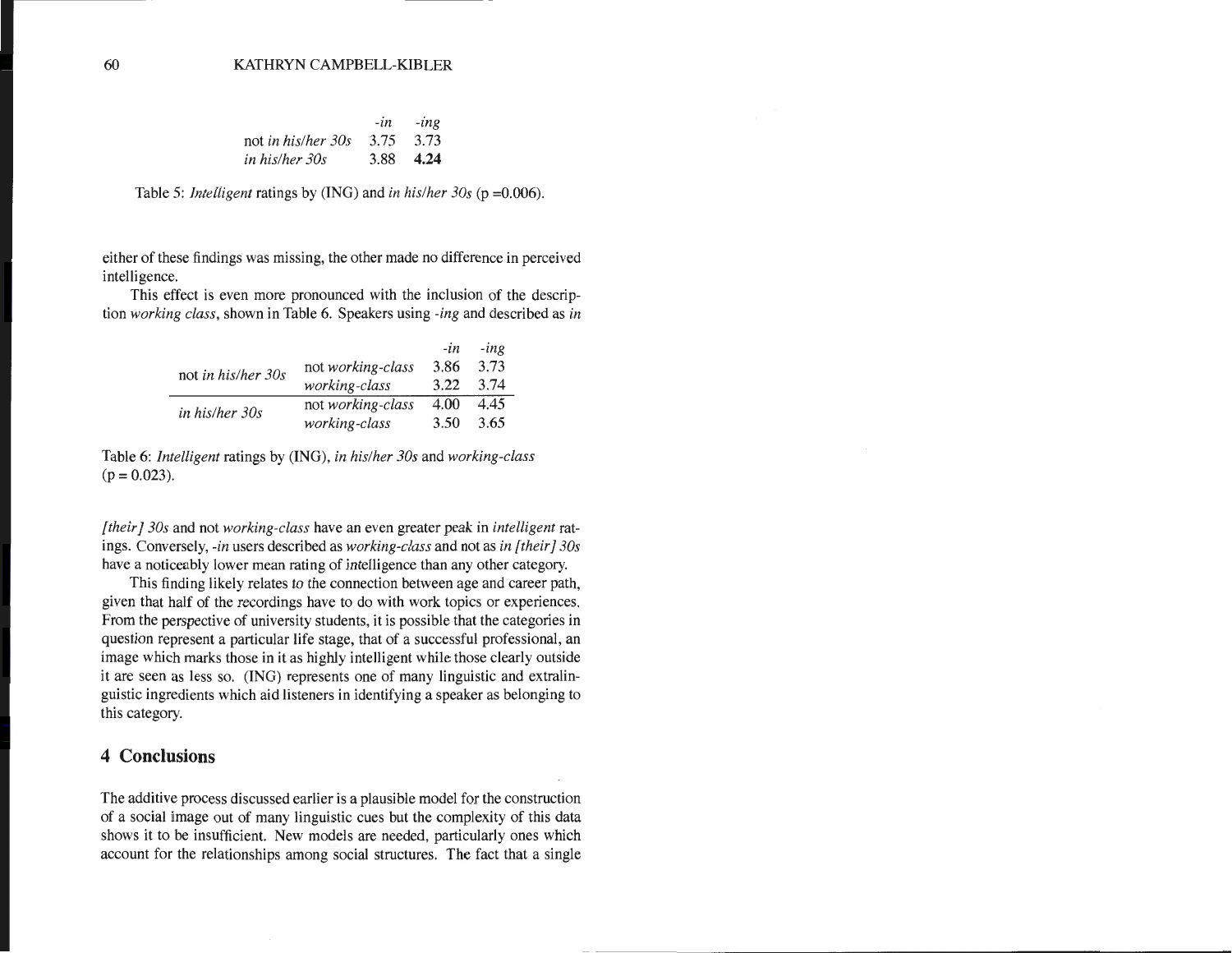variable changes the interactions of the social structures suggests that listeners are not evaluating each linguistic contribution individually prior (either temporally or logically) to combining them mentally. Instead, it seems likely that listeners are perceiving linguistic variation in groups of features, rather than individual tokens. It remains a priority to, as much as possible, untangle these connections in order to understand whether a given linguistic resource is associated with all of its social correlates or only some directly. But while doing so we must remember that listeners and speakers are aware of the connections between social concepts as well as the connections between the social and the linguistic. As a result, asking which social correlates are the "true" meanings may be missing the point.

## **Appendix A: Survey Instrument**

This is Ivan:

....

Press the play button to hear the recording. You can play it as many times as you like. After listening to him, tell me as much as you can about Ivan, based on what you hear.

He sounds:

| Not At All Masculine $\circ \circ \circ \circ \circ \circ \circ \circ \circ$ Very Masculine |  |  |  |                                               |
|---------------------------------------------------------------------------------------------|--|--|--|-----------------------------------------------|
| Talking Very Slow o o o o o o Talking Very Fast                                             |  |  |  |                                               |
|                                                                                             |  |  |  | Very Shy o o o o o o Very Outgoing            |
|                                                                                             |  |  |  | Very Accented o o o o o o Not At All Accented |
|                                                                                             |  |  |  |                                               |
|                                                                                             |  |  |  |                                               |
|                                                                                             |  |  |  | Casual o o o o o o Formal                     |

How old does Ivan sound (check all that apply, must choose at least one)?  $\Box$  A Teenager  $\Box$  College Age  $\Box$  Under 30

 $\Box$  In His 30's  $\Box$  Over 40

From what you heard, does Ivan sound like he might be (check all that apply):  $\Box$  Lazy  $\Box$  Hardworking  $\Box$  Laidback  $\Box$  Compassionate  $\Box$  Knowledgeable  $\Box$  Condescending  $\Box$  Confident  $\Box$  Articulate  $\Box$  Religious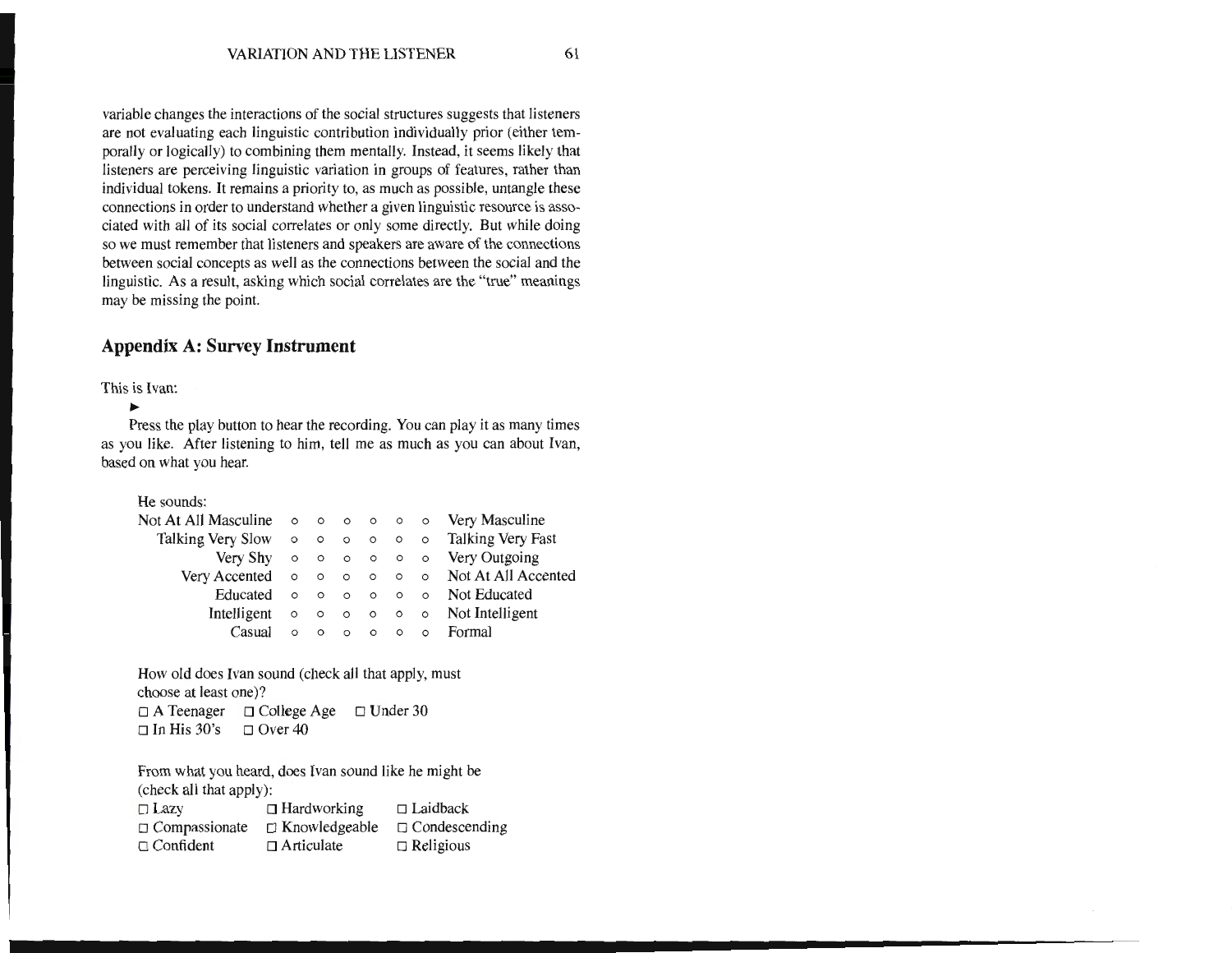| $\Box$ Lonely     | $\Box$ Annoying      | $\Box$ Family-Oriented |
|-------------------|----------------------|------------------------|
| $\Box$ Funny      | $\Box$ Reliable      | $\Box$ Gay             |
| $\Box$ Hip/Trendy |                      |                        |
| $\Box$ A Stoner   | $\Box$ A Valley Girl | $\Box$ A Metrosexual   |
| $\Box$ A Jock     | $\Box$ A Redneck     | $\Box$ A Nerd          |
| $\Box$ A Farmer   | $\Box$ A Student     | $\Box$ A Banker        |
| $\Box$ An Artist  | $\Box$ An Engineer   | $\Box$ In A Fraternity |
|                   |                      |                        |

 $\Box$  Other:

How well does he know the person he's talking to? Best Friend o o o o o Stranger

| Right now, does he sound like he might be<br>(check all that apply): |                                                       |                                                    |
|----------------------------------------------------------------------|-------------------------------------------------------|----------------------------------------------------|
| $\Box$ Nostalgic<br>$\Box$ Joking<br>$\Box$ Bragging                 | $\Box$ Bored<br>$\Box$ Arguing                        | $\Box$ Complaining<br>$\Box$ Chatting              |
| $\Box$ Selling Something<br>$\Box$ Being Polite                      | $\Box$ Applying for a Job<br>$\Box$ Trying to Impress | $\Box$ Giving a Lecture<br>$\Box$ Hiding Something |

 $\Box$  Other:  $\_\_$ 

Where does Ivan sound like he might be from (check all that apply, must choose at least one)?<br>  $\square$  The South  $\square$  The Least  $\square$  The  $\Box$  New England  $\Box$  The Midwest  $\Box$  The West Coast  $\Box$  The East Coast  $\Box$  The Southwest  $\Box$  The North  $\Box$  Anywhere  $\Box$  The City  $\Box$  The Country  $\Box$  The Suburbs  $\Box$  A Wealthy Background  $\Box$  A Middle-Class Background o A Working-Class Background o Other: \_\_\_\_\_\_\_\_\_\_\_\_ \_

Any other thoughts about Ivan?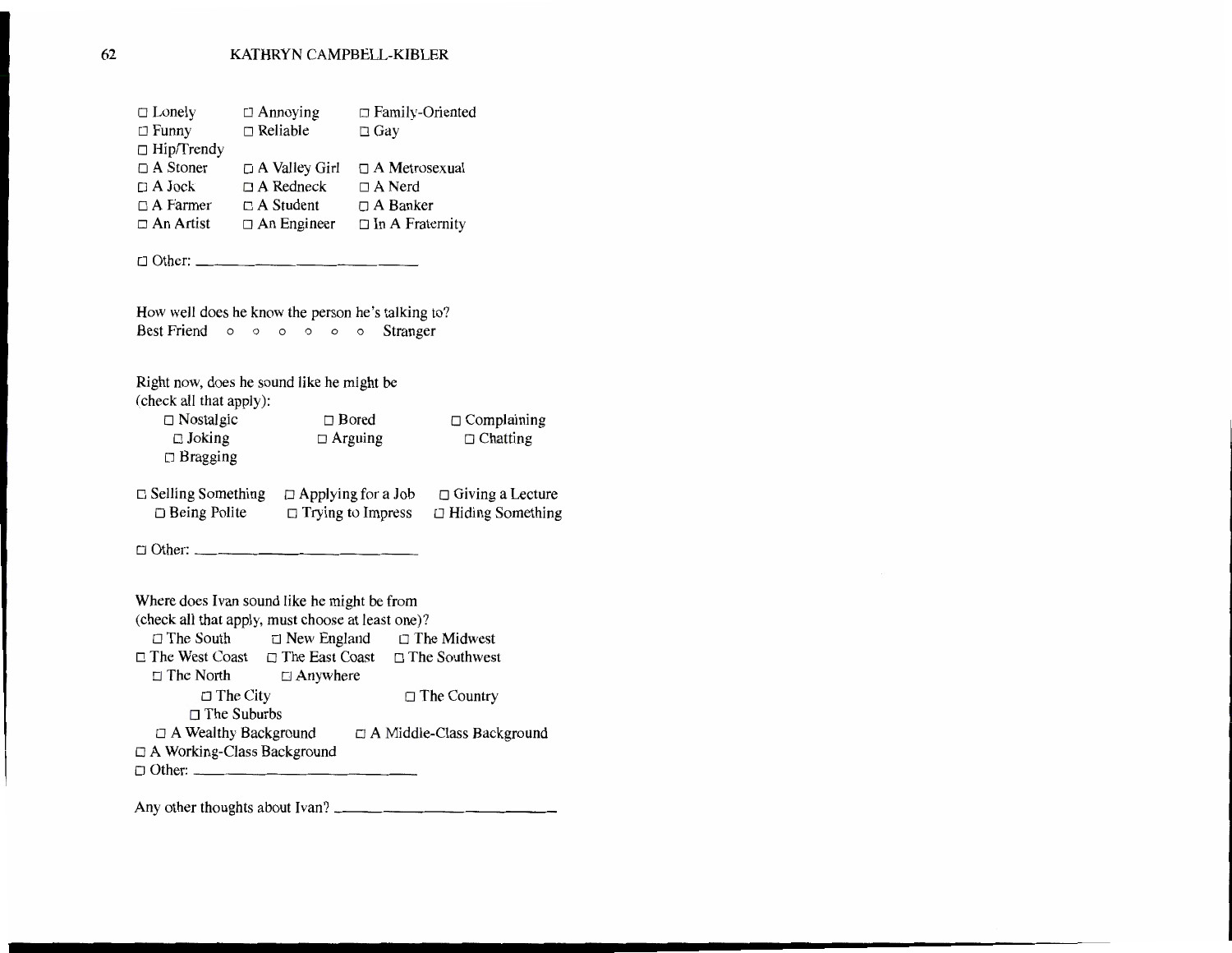#### **References**

- Anisfeld, Moshe, Norman Bogo, and Wallace E. Lambert. 1962. Evaluational reactions to accented English speech. *Journal of Abnormal and Social Psychology* 65:223- 231.
- Apple, William, Lynn A. Streeter, and Robert M. Krauss. 1979. Effects of pitch and speech rate on personal attributions. *Journal of Personality and Social Psychology*  37:715-727.
- Bell, Allan. 2001. Back in style: Reworking audience design. In *Style and Sociolinguistic Variation,* ed. Penelope Eckert and John R. Rickford, 139-169. Cambridge: Cambridge University Press.
- Callan, Victor J., and Cynthia Gallais. 1982. Language attitudes of Halo-Australian and Greek-Australian bilinguals. *International Journal of Psychology* 17:345-358.
- Fridland, Valerie, Kathryn Bartlett, and Roger Kreuz. 2004. Do you hear what I hear? Experimental measurement of the perceptual salience of acoustically manipulated vowel variants by Southern speakers in Memphis, TN. *Language Variation and Change* 16:1-16.
- Giles, Howard, Nikolas Coupland, Karen Henwood, Jim Harriman, and Justine Coupland. 1990. The social meaning of RP: An intergenerational perspective. In *Studies in the Pronunciation of English: A Commemorative Volume in Honor of A.* C. *Gimson,* ed. S. Ramgaran, chapter 17, 191-211. New York: Routledge.
- Giles, Howard, Karen Henwood, Nikolas Coupland, Jim Harriman, and Justine Coupland. 1992. Language attitudes and cognitive mediation. *Human Communication Research* 18:500-527.
- Labov, William. 1966. *The Social Stratification of English in New York City.* Center for Applied Linguistics: Center for Applied Linguistics.
- Labov, William, Sharon Ash, Maciej Baranowski, Maya Ravindranath, Naomi Nagy, and Tracy Weldon. 2005. Listeners' sensitivity to the frequency of sociolinguistic variables. Paper presented at NWAV 34.
- Lambert, Wallace E. 1967. A social psychology of bilingualism. *Journal of Social Issues* 23:91- 109.
- Lambert, Wallace E., Moshe Anisfeld, and Grace Yeni-Komshian. 1965. Evaluational reactions of Jewish and Arab adolescents to dialect and language variations. *Journal of Personality and Social Psychology* 2:84-90.
- Lambert, Wallace E., R. C. Hodgson, R. C. Gardner, and S. Fillenbaum. 1960. Evaluational reactions to spoken languages. *Journal of Abnormal and Social Psychology*  60.
- Plichta, Bartek, and Dennis R. Preston. 2005. The  $\langle ay/s \rangle$  have it: The perception of  $\langle ay/s \rangle$ as a North-South stereotype in US English. *Acta Linguistica Hafniensia* 243-285. Theme issue on "Subjective processes in Language Variation and Change", Edited by Tore Kristiansen, Nikolas Coupland and Peter Garrett.
- Purnell, Thomas, William Idsardi, and John Baugh. 1999. Perceptual and phonetic experiments on American English dialect identification. *Journal of Language and Social Psychology* 18:10-30.